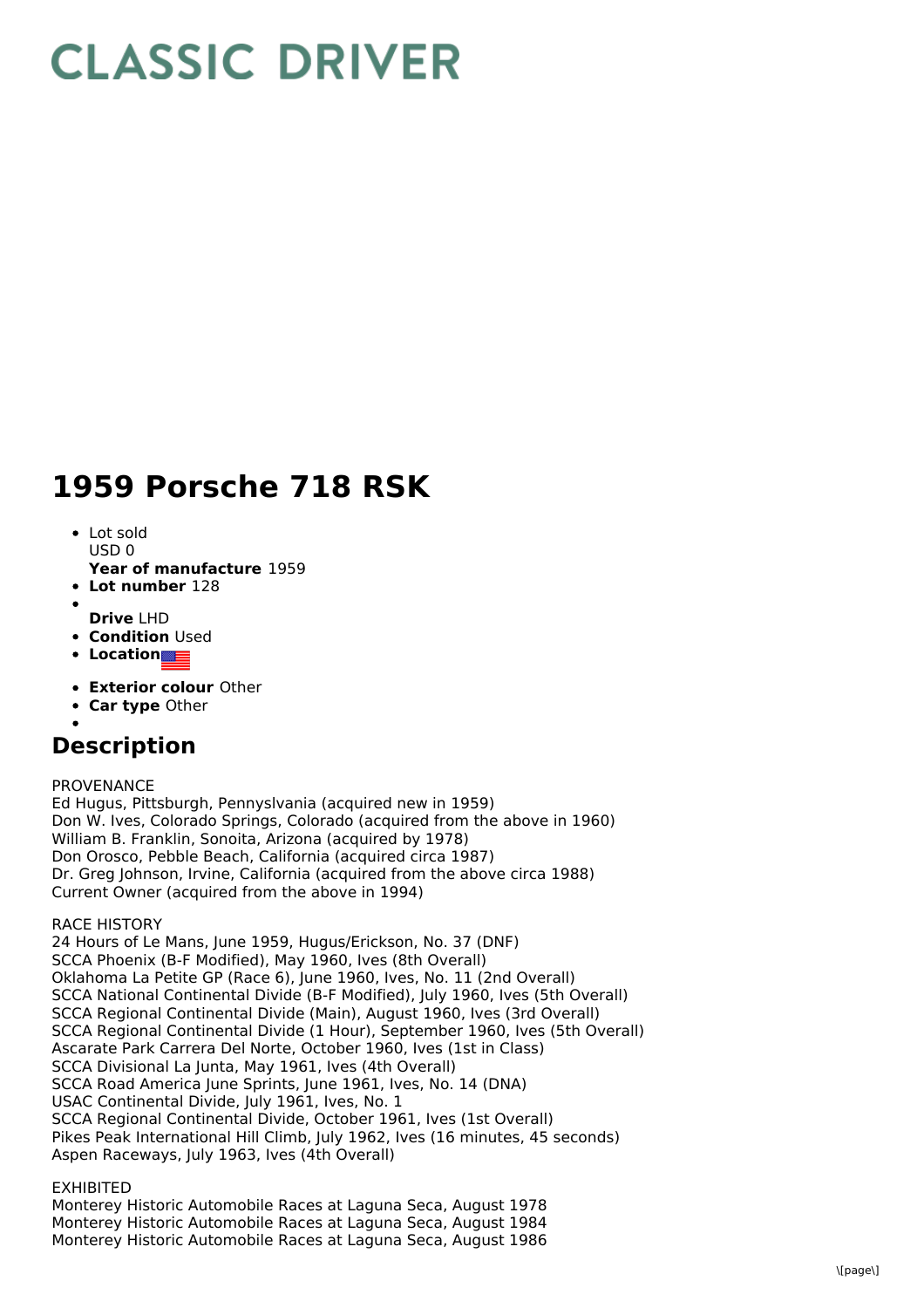Amelia Island Concours d'Elegance, March 1998 (Road & Track Trophy)

#### **LITERATURE**

Rolf Sprenger and Steve Heinrichs, Carrera, pp. 356, 630, 650, 655, 657–658, 660, 667, 676, 679–680, 816 Dominique Pascal, Porsches at Le Mans, pictured and discussed

#### THIS CAR

Following on the success of the Type 550 program, Porsche unveiled the latest evolution of its lightweight, four-cam Spyder in 1957. Internally designated as Type 718, the RSK replaced the 550 A, a model that dominated its class and furthered Porsche's reputation as a manufacturer of innovative sports racing cars.

Visually, the RSK was more modern than its predecessor, with streamlined coachwork, faired-in headlamps, and lower aerodynamic drag. Beneath the alloy skin, the RSK benefited from thorough development; it offered significantly more power, better braking, and improved suspension.

In 1958, the RSK took the racing world by storm. The new Spyder trounced the competition, winning its class and finishing on the podium at Sebring, Le Mans, and the Targa Florio. The RSK's most memorable performance took place at the 1959 Targa Florio, where a works-entered car won overall, leading Porsche's 1-2-3 finish at the legendary Italian event.

With the RSK, Porsche had a true giant-killer and an ideal foundation for future success. Although Porsche built just 34 examples of its Type 718 RSK, this important model set the tone for decades of dominance at the height of international sports car racing.

The RSK presented here, chassis 718-024, is an excellent example of Porsche's original Type 718 Spyder, possessing a rich period racing history and a welldocumented provenance that includes noted collectors.

Constructed at Werk I, Porsche's dedicated racing shop, in March 1959, 718- 024 was built to the specifications of a privateer RSK and equipped with the improved Type 547/3 engine. According to factory records, it was originally supplied with engine no. 90216, transaxle no. 718-017, and Continental racing tires. Originally painted white with beige upholstery, the Spyder was sold new to famous American racing driver Ed Hugus.

Based in Pittsburgh, Pennsylvania, Hugus was a lifelong car enthusiast who established his own MG dealership in 1950. He joined the SCCA in 1951 and ran his first race the next year. Starting with Jaguar XK120s, Hugus developed his driving skills and soon graduated to faster machinery. By the late 1950s, he had made racing at the 24 Hours of Le Mans an annual tradition.

In 1957, he entered a Porsche 550 A, finished in white with thin blue stripes and "Lucybelle" painted on the front fender. Lucybelle was the nickname of Lucille Davis, a wealthy woman who financed and managed Hugus' dealership. In 1958, he returned with a new 250 Testa Rossa, painted in the same distinctive livery and christened Lucybelle II. In 1959, Hugus ran this RSK as Lucybelle III, with thin blue stripes running the length of the car and a small heart painted on the tail.

Hugus' co-driver for 1959 was Ernie Erickson from Chicago. A regular in the SCCA Midwest Region during the 1950s and '60s, Erickson raced a variety of sports cars and earned the nickname "King of Wilmot" for his winning record at the Wilmot Hills circuit in Wisconsin.

Wearing race No. 37, Hugus and Erickson got off to a strong start and maintained a steady pace through the night. By the 19th hour, the RSK was the best-placed Porsche, running 1st in Class and 4th Overall, but it was forced to retire in the 20th hour with a broken crankshaft.

After Le Mans, 718-024 remained in Europe for several months. Before it was shipped to the US, Porsche borrowed the RSK for a special ceremony celebrating Edgar Barth, who had recently captured the 1959 European Hill Climb Championship.

Soon after its arrival in the US, the RSK was sold to Don Ives, a sports car enthusiast who had moved from Honolulu to Colorado. During 1960 and 1961, Mr. Ives actively raced the Porsche, most often campaigning it at the Continental Divide circuit between Denver and Colorado Springs. In 1962, Mr. Ives drove the RSK at the famous Pikes Peak International Hill Climb, recording a time of 16 minutes, 45 seconds; the next year he finished 4th Overall at Aspen Raceways.

In the late 1970s, William Franklin of Sonoita, Arizona, acquired 718-024, restored it, and raced it in vintage events including the Monterey Historic Automobile Races at Laguna Seca, where it appeared at least three times from 1978 to 1986. In the late 1980s, Mr. Franklin sold the RSK to noted collector and vintage racer Don Orosco of Pebble Beach, California. Dr. Greg Johnson of Irvine, California, was the car's next owner, and he also campaigned the RSK in vintage events.

Since 1994, this important Porsche Spyder has been a fixture in a major private collection composed of the finest European sports and racing cars. In 1998, it was displayed at the Amelia Island Concours d'Elegance and was awarded the Road & Track Trophy. Since then, the Spyder has made few public appearances and